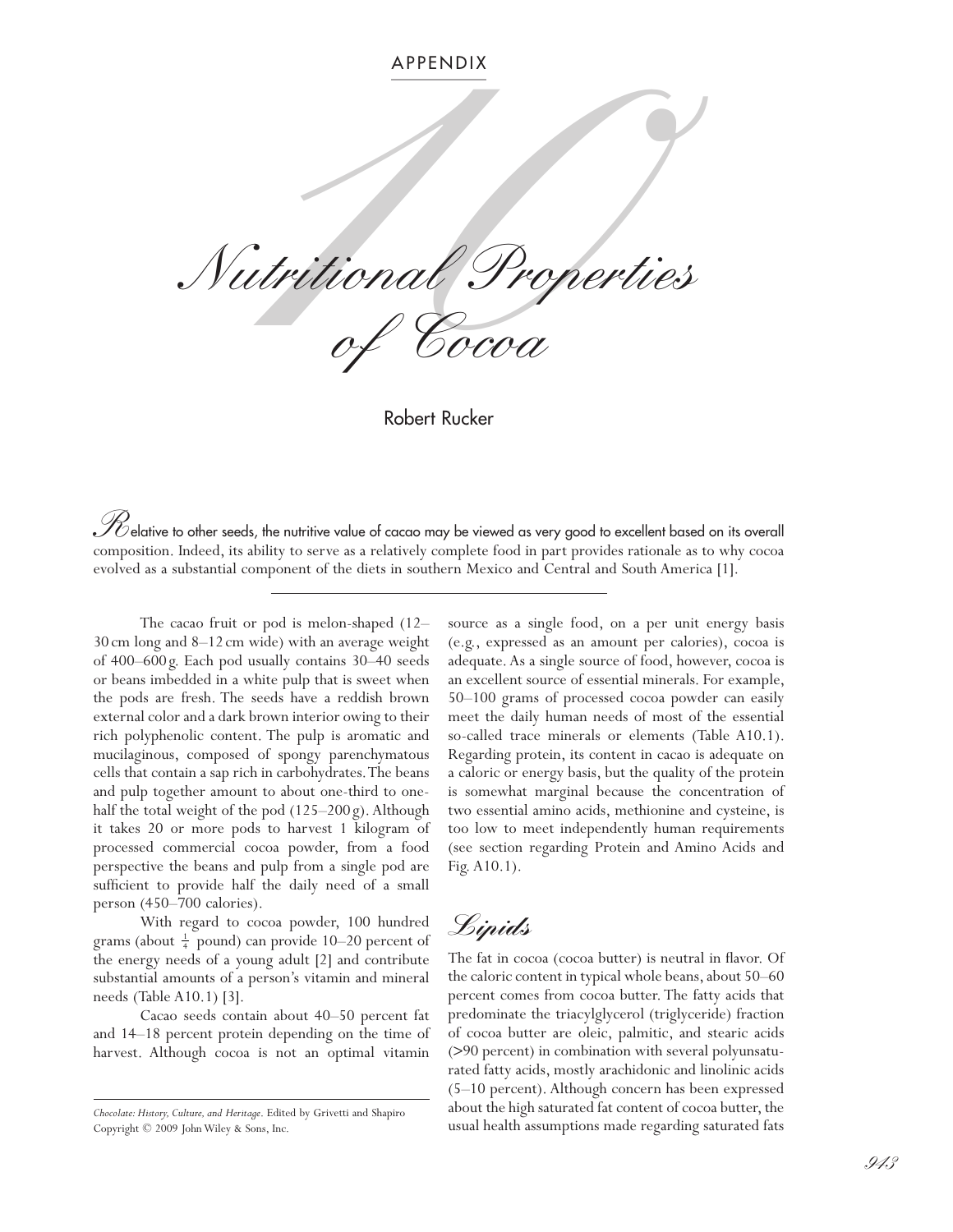| Table A10.1 Nutritional Properties of |  |  |
|---------------------------------------|--|--|
|---------------------------------------|--|--|

**Cocoa: Cocoa as a Food Source** *<sup>a</sup>*

| Nutrient or<br>Component<br>$\mathbf{R}\mathbf{D}\mathbf{A}^b$ | Amount per<br>100 grams (Dry<br>Powder)  | Percentage of<br>U.S. (grams<br>per 100 grams<br>Dry Powder) |
|----------------------------------------------------------------|------------------------------------------|--------------------------------------------------------------|
| Food energy                                                    | 225-325 kcal<br>$(1000-1500 \text{ kJ})$ | See text                                                     |
| Protein (g)                                                    | $18 - 19$                                | See text                                                     |
| Fat (g)                                                        | $20 - 25$                                | See text                                                     |
| Carbohydrate (g)                                               | $45 - 55$                                | See text                                                     |
| Fiber $(g)$                                                    | $25 - 35$                                |                                                              |
| Digestible (g)                                                 | $10 - 20$                                |                                                              |
| Simple sugars<br>(g)                                           | $1 - 2$                                  |                                                              |
| Ash (minerals)<br>$(g)$ :                                      | $5 - 6$                                  |                                                              |
| Calcium                                                        | 100–180 mg                               | 10–20                                                        |
| Phosphorus                                                     | 750–1000 mg                              | 100                                                          |
| Iron                                                           | $10 - 15$ mg                             | $60 - 80$                                                    |
| Magnesium                                                      | 500–600 mg                               | 100                                                          |
| Copper                                                         | 4–6 mg                                   | 100                                                          |
| Zinc                                                           | 5–10 mg                                  | $80 - 100$                                                   |
| Potassium                                                      | 1500–2000 mg                             | 100                                                          |
| Manganese                                                      | $3-5$ mg                                 | 100                                                          |
| Selenium                                                       | 15–20 μg                                 | $-40$                                                        |
| Vitamins                                                       |                                          |                                                              |
| Vitamin A<br>equivalents                                       | 10–20 RE (μg)                            | $\leq$ 1                                                     |
| Vitamin E                                                      | 0.1–0.2 mg as<br>$\alpha$ TE             | $<$ 5                                                        |
| Vitamin K1                                                     | $2.5 \,\mu g$                            | $<$ 5                                                        |
| Vitamin B1,<br>thiamin                                         | 0.1 mg                                   | $<$ 10                                                       |
| Vitamin B2,<br>riboflavin                                      | $0.2 - 0.3$ mg                           | $20$                                                         |
| Niacin                                                         | $2-4$ mg                                 | $20$                                                         |
| Vitamin B6,<br>pyridoxine                                      | $0.1 - 0.2$ mg                           | < 10                                                         |
| Folate, total                                                  | 32–40 mcg                                | 10                                                           |
| Pantothenate                                                   | $0.2 - 0.4$ mg                           | 10                                                           |
| Other                                                          |                                          |                                                              |
| Polyphenols                                                    | $7 - 18$ g                               |                                                              |
| Theobromine                                                    | $2 - 3 g$                                |                                                              |
| Caffeine                                                       | 0.1g                                     |                                                              |
| Cholesterol                                                    | 0                                        |                                                              |

<sup>a</sup>Based on a composite of compositions for cocoa dry powder [3]. *b*Based on the needs of a small adult [2].

may not apply to cocoa. The lipids in cocoa butter, for example, are not as efficiently or as rapidly absorbed as those in other vegetable fat because of the rather complex molecular configuration of these fatty acids in cocoa triglycerides, which slows the time for overall metabolism and, in particular, slows intestinal absorption  $[4, 5]$ .

 With respect to the consumption of cocoa butter and its effects on serum lipids, the slower rate



FIGURE A10.1. Amino acid requirements, cocoa and corn protein isolates and their combination. The ability of cocoa (solid bar), corn (open bar), or a combination (50 : 50 mixture, checkered bar) to meet human amino acid requirements is represented when fed these protein or the combination is fed at the equivalent of 25 grams of protein (i.e., about an ounce). The requirement for each amino acid is arbitrarily set at 100 percent [2]. By complementing corn protein, cocoa improves biological quality so that the requirement for lysine is met and the requirement for tryptophan is almost met. By complementing cocoa protein, corn improves biological quality so that the requirements for histidine and methionine are almost met. Either corn or cocoa when consumed at the equivalent of 25 grams of protein contain sufficient isoleucine to meet ~75 percent of the requirement.

of absorption of the triacylglycerides in cocoa butter and the high polyphenolic content in cocoa actually have a salutary effect. In humans fed cocoa, plasma LDL cholesterol, oxidized LDL (so-called bad cholesterol components), and apo B (an important lipoprotein polypeptide critical to LDL function) are decreased, while plasma HDL cholesterol (so-called good cholesterol) is increased  $[6-8]$ .

## Protein and Amino Acids

 The protein content in cocoa beans is typical of many seeds but, as noted previously, protein quality-based on the distribution of certain essential amino acids — is relatively poor [3, 9]. Compared to a typical reference protein, for example, egg white, whose biological value and chemical score of 100 serves as a comparative baseline, the chemical score for cocoa protein is less than 25, due to the low amount of methionine, an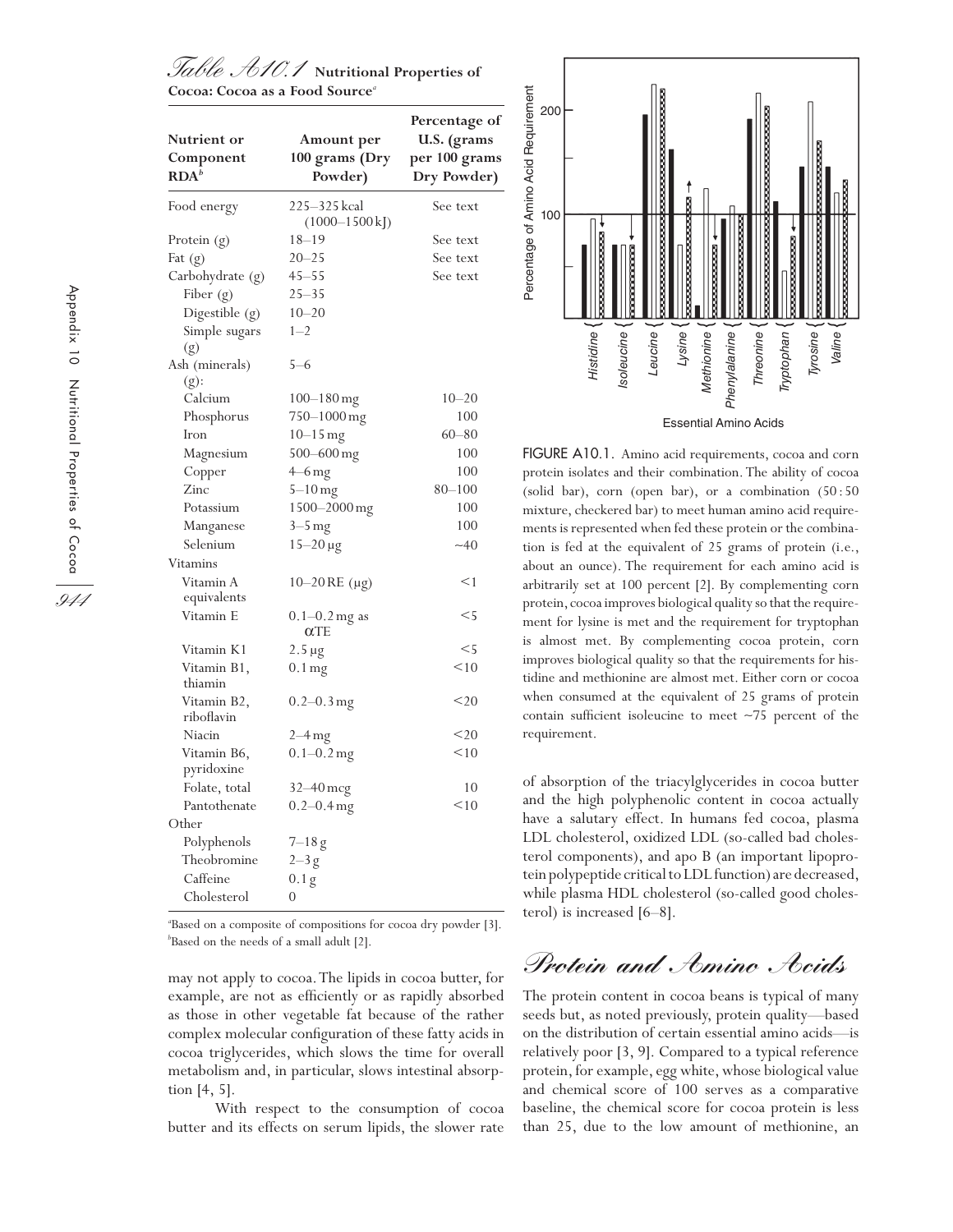essential amino acid needed to make a "complete" protein. The chemical score is a method for rating proteins based on their chemical composition (more specifi cally the essential amino acid levels relative to a chosen reference). To determine the chemical score, a protein is picked as a reference and other proteins are rated relative to that reference protein. Typically, egg protein is used with the assumption that the amino acid profile of egg is the ideal for humans; that is, the essential amino acid requirements will be met when fed at the amount needed to meet the protein requirement  $[10]$ .

 For additional comparisons, the biological values and chemical scores for two relative "good" protein sources, soybean protein isolate and casein, are 65 and 50, respectively. The scores of 65 and 50 mean that when one of them is consumed as the sole source of protein, there is one essential amino acid whose content relative to the requirement is only 50-65 percent. However, many types of proteins are consumed through the course of a day. Cocoa was often coconsumed with corn, a very common practice in Central America and Mexico.

 When proteins are consumed together, the chemical score of the mixture can markedly improve along with the biological quality depending on the relative distribution of different proteins in these two sources. When an improvement is achieved, the proteins are designated as complementary. Cocoa and maize are complementary in that the amino acid content of the mixture is improved. For example, methionine is higher in corn and the amino acid composition of cocoa improves the low lysine and tryptophan content of corn (Fig. A10.1). When human diets are sufficient in calories, the protein requirement needed to maintain positive nitrogen balance in a human is about 0.8 g per kg of body weight or 12-16 percent of total daily calories. Accordingly, with the appropriate complementation brought about by consuming cocoa and corn in combination, as little as  $\frac{3}{4}$ ounces (about 25 grams) of crude protein from a 50 : 50 mix of cocoa powder and corn protein almost meets a person's essential amino acid needs.

# Carbohydrate

Freshly harvested cocoa beans contain about 12-14 percent potentially digestible carbohydrate and considerable quantities of nondigestible carbohydrate or fiber. In fresh pulp there is sufficient simple sugar to have a sweet taste. The pulp also contains pentosans  $(2-3)$ percent), citric acid  $(1-2$  percent), and salts  $(8-10)$ percent), mainly potassium complexes. However, after six or more days of bacterial fermentation, as per the traditional method of processing cacao beans, the digestible carbohydrate content and composition of the cocoa pod (pulp and beans) is altered significantly [11]. During this process the pulp is digested and a number of complex products are produced, among them various short-chain sugars and ketoacids, and eventually acetic acid and alcohol. The fermentation process also reduces the carbohydrate content of beans to 5–6 percent, owing to the production of fermentation products. In this regard, it is important to note that cacao beans may be prepared by simply drying them or curing them by fermentation, often referred to as " sweating," because of the heat and moisture produced. Drying usually produces a product that is more bitter than that prepared by "sweating" or extensive fermentation.

### Vitamins and Minerals

 Expressed as amounts per kilocalorie or other units of food-derived energy, cocoa is an excellent source of most essential minerals, especially calcium, copper, iron, manganese, magnesium, phosphorus, potassium, and zinc. For copper, iron, and magnesium, the human requirement on a caloric basis is often exceeded severalfold [2].

 Although cocoa is not high in certain vitamins, when consumed with maize and with condiments and spices, especially pigmented fruits and vegetables, these complementary additions provide vitamins whose amounts are missing in cocoa. Noteworthy, the cacao shell has been reported to contain 20–30 International Units of vitamin  $D_2$  (ergocalciferol) per gram or 300 International Units per gram of extractable fat. Consequently, by-products of cocoa—such as the shells have been used successfully as components of animal feeds  $[12-15]$  to achieve maximal rates of growth or milk production.

## Other Components

 Some of the health effects of the other components in cocoa have been discussed in considerable detail elsewhere [16]. The amounts of nonnutritive compounds (only in the sense that they do not provide energy or may be classed as traditional vitamin) contained in 100 grams of cocoa powder are significant and may account for 20 percent of powder weight: polyphenolics,  $7-18$ grams (mostly anthocyanidins, proanthocyanins, and other catechin derivatives); the obromine,  $2-3$  grams; and caffeine, 0.1 gram per 100 g of powder.

#### Conclusion

 For hundreds of years, chocolate in its many forms has been used as a food component. According to legend, the Mexican god Quetzalcoatl left the cocoa tree for the people, that is, as "the food of the gods." As a bean or seed, it is clearly superior to most beans from a